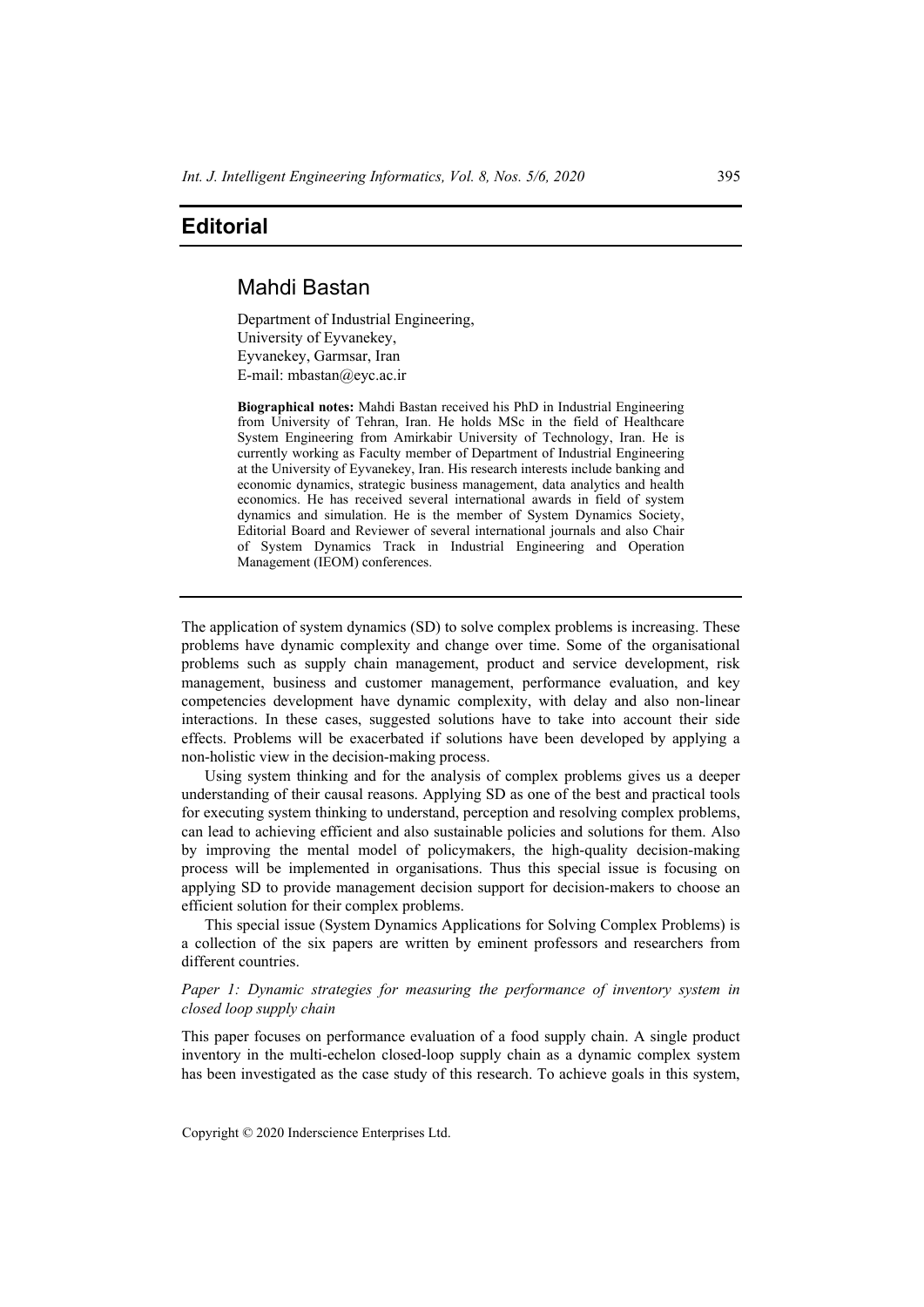dynamic strategies are needed. This study applied system dynamics approach to examine the relationships and significant effect of the factors within a supply chain on its performance. Using a simulation model and analysing the policies, the optimal transferring time of products from a central warehouse to distribution centres and the best coefficient time for warehouse inventory were identified. The model of this paper can be applied in other industries as useful tools to reach the best possible performance of their supply chain.

## *Paper 2: The most common issues in development of causal-loop diagrams and stockand-flow diagrams*

Building a system dynamics model is a professional work. Achieving a perfect simulation model with adequate ability of representation behaviour of the given system needs high skills of modelling. During the modelling process, which starts with problem formulation and system boundary definition and ends with policy and scenario propositions and evaluation, various mistakes occur. This paper presents the most common mistakes identified by four-group model-based single-blind experiment that modellers make during a specific stage of the overall modelling process. Identification of the most common mistakes in modelling process can help to minimisation or even elimination of this mistakes on modelling.

*Paper 3: Performance evaluation of telecommunication services provision with combined approach of balanced scorecard and system dynamics (case study: telecommunications infrastructure company)* 

Balanced Scorecard (BSC) is widely used as an appropriate tool in strategic evaluation phase of strategic management of a company or organisation. Despite the popularity of this approach, there are some limitations on classic BSC. Lack of a system perspective and not considering the dynamic relationships between indicators and delays are some of its weakness. The third paper of this issue present a SD model along a BSC as a comprehensive and empowering tool which would be able to overcome its limitations. A Telecommunications Infrastructure Company (TIC) has been considered as case study of this research and by introducing a simulation model for a dynamic BSC evaluation system, the efficient policies have identified. This study provides a dynamic BSC framework for performance evaluation of a company and by eliminating the major limitation of the classic BSC approach on proposed framework; it can apply for performance evaluation of organisations.

### *Paper 4: Development of a risk assessment model for the customer performance perspective in power plants applying a system dynamics approach*

Risk management is a key management process that allows identifying, understanding and assessing risks to mitigate failures and disruptions and to protect equipment and humans against risks. Customer risks are also relevant to the organisation's long-term strategy and they should also be considered to integrate a robust risk management system. These key risks are not isolated and causal interrelationships should be established among those risks to assess their impact on organisational performance. The fourth paper of this issue develops a system dynamics model to assess the impact of customer risks on three key strategic performance measures in the power plants. The SD model provides a decision support for managers, practitioners, analysts, and policymakers to assess risks and helps policymakers in improving their understanding of the behaviour of a complex